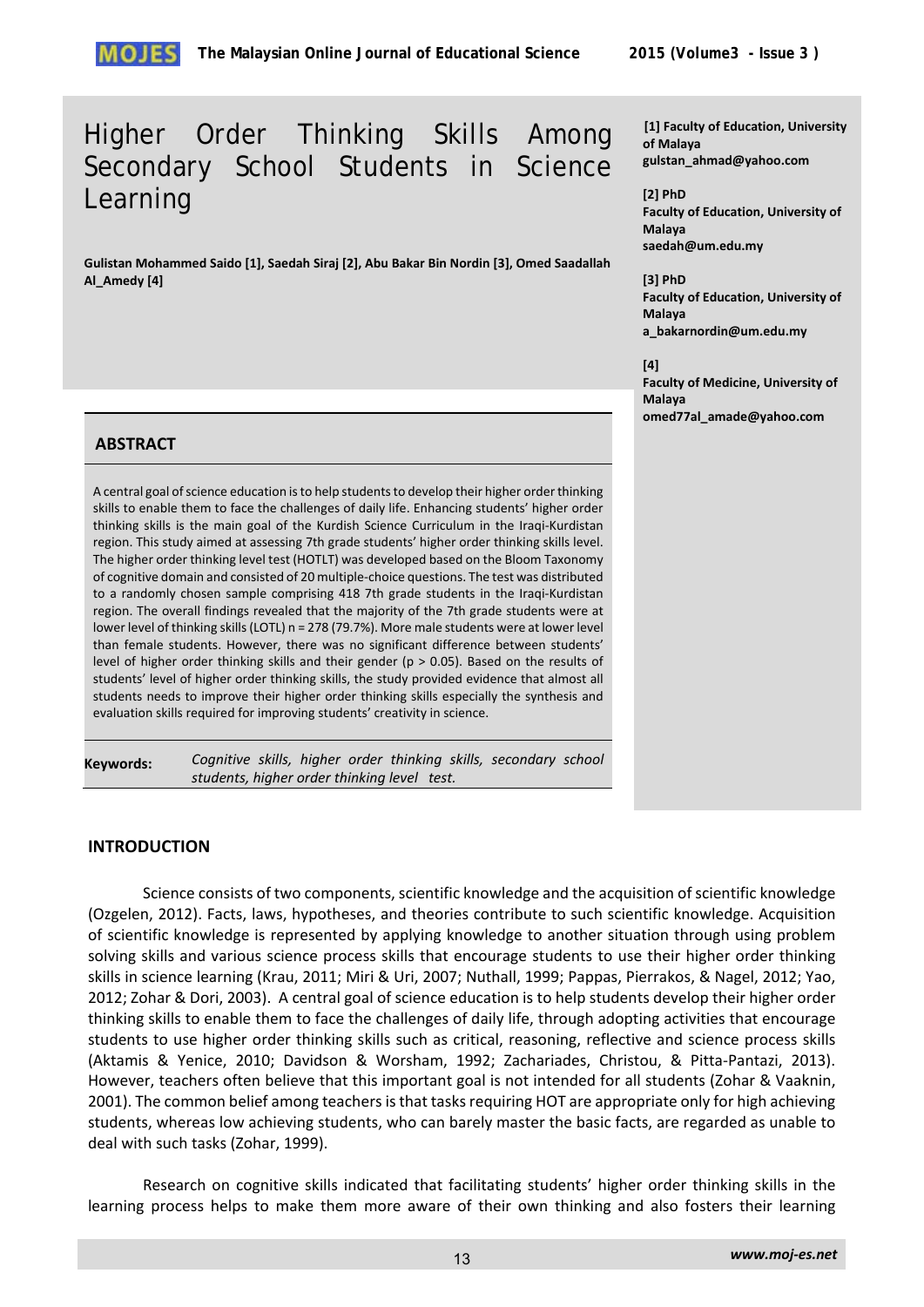performance and cognitive growth (Donald, 2002; Perkins, Jay, & Tishman, 1993). In addition, these HOT skills are activated when students encounter unfamiliar problems, uncertainties, questions, or dilemmas. Successful application of these skills in the science classroom result in explanations, decisions, performances, and products that are valid within the context of available knowledge and experience and that promote continued growth in these and other intellectual skills. Furthermore, these skills require students to transfer the scientific knowledge and apply it to new situations (Gillies, Nichols, Burgh, & Haynes, 2014).

Cultivating the student's ability to think at a higher level has been an important theme for redesigning and reforming learning systems (Kim, 2005). Therefore, in 2009 the educational system in the Iraqi-Kurdistan region has been reformed in general and the science curriculum has been revamped in particular. The new science curriculum has focused largely on promoting students' higher order thinking skills (HOTS), through doing different activities that require them to use these skills (Vernez & Constant, 2014). Besides, as Iraq is not involved in any international assessment program such as International Association for the Evaluation of Educational Achievement (IEA) and Programme for International Student Assessment (PISA), it is necessary to assess the students' performance in these skills to provide empirically grounded information on how far the new science curriculum has achieved its objectives, which will then inform policy decisions. Therefore, this study aimed at assessing the level of HOT skills among secondary school students in the Iraqi-Kurdistan region besides identifying any association between students' level of cognitive skills and their gender.

### *Bloom Taxonomy of Cognitive Domain*

The concept of higher order thinking (HOT) is derived from the Bloom taxonomy of cognitive domain introduced in 1956 (Forehand, 2010). The cognitive domain involves knowledge and the development of intellectual skills (Bloom, 1956). This includes the recall or recognition of specific facts, procedural patterns, and concepts that serve to develop intellectual abilities and skills. There are six major categories of cognitive processes, starting from the simplest to the most complex. Bloom categorized intellectual behavior into six levels of thinking: knowledge, comprehension, application, analysis, synthesis and evaluation (Clark, 2010; Yahya, Toukal, & Osman, 2012).

The categories in the Bloom taxonomy for cognitive development are hierarchically ordered from concrete to abstract (Pappas et al., 2012). The hierarchical progression identifies the lower level to higher level of cognitive processing (Clark, 2010); the first three levels of Bloom's taxonomy require basic recognition or recall such as knowledge, comprehension and application and these have been regarded as lower level of thinking skills. In contrast, the other three levels of Bloom's taxonomy require students to use higher order thinking skills hence fostering their learning performance (Forehand, 2010; Yahya et al., 2012). Based on research into the cognitive domain among secondary school students, the first three categories of the Bloom taxonomy, knowledge, comprehension and application measure the students' lower level of thinking skills (LOTS), whereas the other three levels of analysis, synthesis and evaluation measure the higher levels of thinking skills or HOTS (Chang & Mao, 1999; Pappas et al., 2012; Yahya et al., 2012). Under the revised Bloom's taxonomy the three higher levels are analyzing, evaluating and creating (Clark, 2010).

#### **Objective of the Study**

The overall aim of the study this study was to assess the level of higher order thinking skills among students in science learning as well as to identify if there is any association between students' level of cognitive skills and their gender. In order to achieve this objective two research questions were formed:

- 1. What is the current level of higher order thinking skills (HOTS) among 7th grade students in the Kurdistan region?
- 2. Is there any association between students' gender and their higher level of higher order thinking skills in science learning?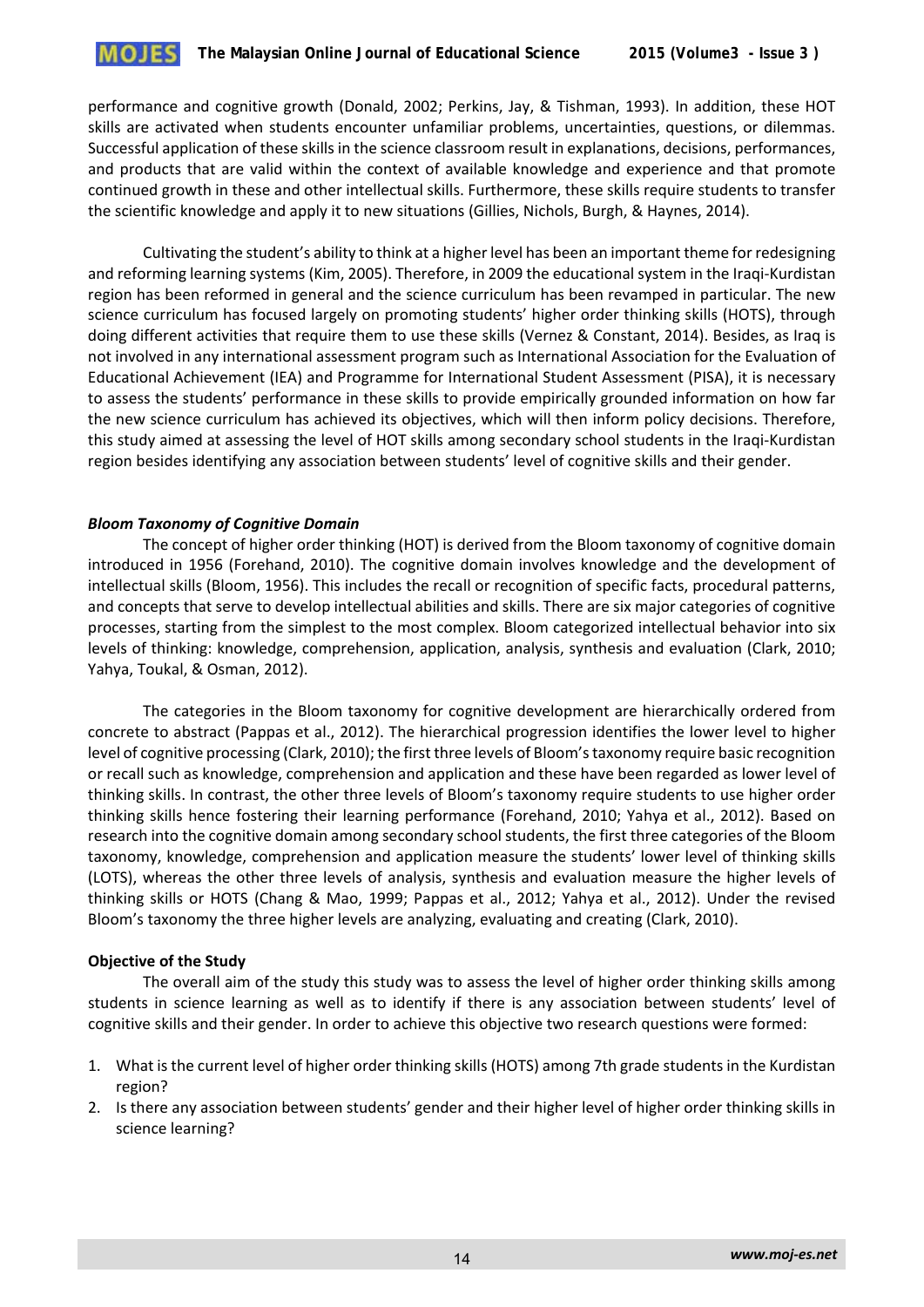#### **METHOD**

### *STUDY SAMPLE AND SETTING*

The participants of this study were grade seven (secondary) school students from public schools in the Iraqi-Kurdistan region. Using Raosoft sample size calculator software available from the website http://www.raosoft.com/samplesize.html the estimated sample size was 371 out of 10341 7th grade students in Duhok city in the Iraqi-Kurdistan region for the academic year 2013/2014. However, this is the minimum sample required for the study (Krejcie & Morgan, 1970). In order to minimize erroneous results and increase the study reliability, the target sample size was increased to 418 7th grade students in six secondary schools (three boys' and three girls' schools) in Duhok city. However, these schools were selected randomly and two classes for 7th grade were selected randomly from each of these schools. Some 69-70 students in the age range 13-14 years (first year attending 7th grade) were selected in each secondary school in Duhok city.

#### *Instrument*

In order to assess 7th grade students' level of thinking skills, the higher order thinking level test (HOTLT) was developed based on the Bloom Taxonomy of cognitive domain. According to previous research (Pappas et al., 2012; Scott, 2003; Yahya et al., 2012; Zohar & Dori, 2003) the first three levels of Bloom's taxonomy; knowledge, comprehension and application measures students' lower order thinking skills (LOTS), whereas the upper three levels of Bloom taxonomy which are, analysis, synthesis and evaluation measures students' higher order thinking skills (HOTS).

After reviewing tests of thinking skills (Facione, 1991; Leppa, 1997; Miri et al., 2007; Zohar, 2004), the researcher constructed a total of 25 items test in the form of multiple choice questions, which have been used widely in previous studies to assess students' cognitive skills. Therefore, in order to assess students' lower order thinking skills (LOTS), overall 13 questions distributed on the first three constructs of Bloom's taxonomy; knowledge, comprehension and application. While 12 questions were constructed to measure students' higher order thinking skills (HOTS) based on the last three constructs of Bloom's taxonomy for cognitive domain. To determine the total score of a student in HOTLT, the researcher used the scoring system for items in the form of multiple choices, in which one point is scored for the correct answer and zero score to the wrong answer or left unanswered or marked more than one answer. Thus, the total scores for the lower order thinking skills (LOTS) level is the summation of the scores for all questions in three constructs which is from 0-13 and the total scores for the higher order thinking skills (HOTS) level is from 0-12 points.

## *Pilot Study*

To verify the clarity of instructions and test items, and to measure the time for completion, the test was translated into the Kurdish language and given to a group of 7th grade students representing the whole sample. The test was applied to an exploratory sample of 110 students in the Iraqi Kurdistan region; the students were given enough time to complete the test. The test reliability was determined using Kuder Richardson 20 formula; with a score of 0.806 the test was found to be highly reliable (Andrich, 1982). In order to identify the validity of the HOTLT, the test was reviewed by nine experts in science teaching method, measurement and evaluation and educational psychology. The content validity ratio (CVR) was employed. The CVR was developed in 1975 by Lawshe who provided a table of critical values for the content validity ratio. According to Lawshe's table, the critical value in case of 9 arbitrators starts from .78 (Lawshe, 1975). Therefore, the items not reaching the critical value were modified based on experts' feedback.

#### *Procedure*

The data collection was done by self-administration of the final version of the HOTLT after getting the ethical approval from the Ministry of Education in Duhok city in order to conduct a study in six secondary schools in Duhok city. The test was distributed among 418 7th grade students as the data from each school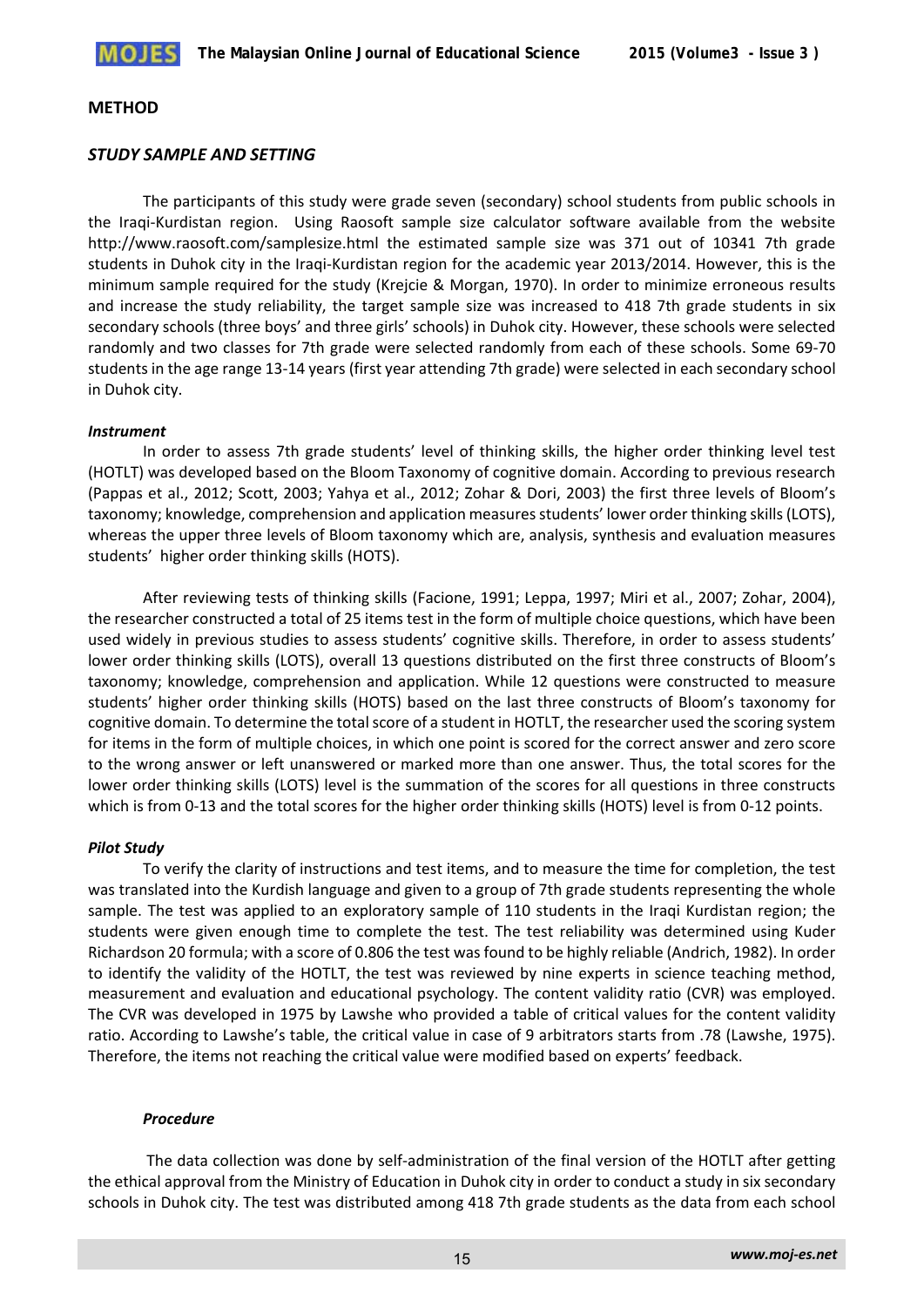

were collected in one day. Prior to test administration, all participants were informed about the purposes of the study. In this study, descriptive statistics were used to assess the student's level of cognitive development and chi square test was used to identify the association between students' level of higher order thinking skills and their gender using SPSS Version 21.

### **RESULTS**

The study instrument was distributed among 418 7th grade students in the Iraqi Kurdistan region; some 69 incomplete responses were excluded from analysis. Therefore, 349 completed test sheets were received (83.4% response rate). Data normality was assessed through identifying the value of the skewness and kurtosis. According to Hair et al. (2010) the distribution of the data is considered normal if the empirical *z* -value lies between ±2.58 at (0.01 significance level); or ±1.96, at (0.05 significance level). On the other hand, the recommended range of skewness and kurtosis values is between  $\pm 1$ . As displayed in Table 1 the values for skewness and kurtosis lie within the range ±1. However, in order to assess students' levels of cognitive skills based on the six constructs of taxonomy for cognitive domain as well as to identify their level of thinking skills whether they are in higher or lower level, descriptive statistics was used as in Table1 and Table 2 respectively.

According to previous research on HOT, the first three constructs (knowledge, comprehension and application) refer to lower order thinking level (LOTL), while the last three constructs (analysis, synthesis and evaluation) refer to higher order thinking level (HOTL) (Forehand, 2010; Yahya et al., 2012). Therefore, the researcher computed the items for the first three constructs, 13 items as a lower order thinking level (LOTL) and the last three constructs which are 12 items as a higher order thinking level (HOTL), by using descriptive statistic as shown in Table 2.

| <b>Construct</b> | Knowledge | $\sim$ , and $\sim$ , and $\sim$ , and the set of $\sim$ , and $\sim$ , and $\sim$ , and $\sim$ , and $\sim$<br>Comprehension | <b>Application</b> | <b>Analysis</b> | <b>Synthesis</b> | <b>Evaluation</b> |
|------------------|-----------|-------------------------------------------------------------------------------------------------------------------------------|--------------------|-----------------|------------------|-------------------|
| Mean             | 2.01      | 1.98                                                                                                                          | 1.27               | 1.15            | 1.11             | 1.32              |
| Std. Deviation   | 1.188     | 1.141                                                                                                                         | .929               | .732            | .880             | .826              |
| Range            |           | 4                                                                                                                             | 4                  | 4               | 4                | 4                 |
| <b>Skewness</b>  | .159      | $-.037$                                                                                                                       | .463               | $-.106$         | .465             | .171              |
| <b>Kurtosis</b>  | $-.410$   | $-652$                                                                                                                        | $-.109$            | $-846$          | .373             | .098              |
| Median           | 2.00      | 2.00                                                                                                                          | 1.00               | 1.00            | 1.00             | 1.00              |

**Table 1: Students' Results on Cognitive Domain Constructs**

| Table 2: Results of Student's Level of Thinking Skills in Science Learning |  |
|----------------------------------------------------------------------------|--|
|----------------------------------------------------------------------------|--|

| Level      | N   | <b>Minimum</b> | <b>Maximum</b> | Mean | <b>Std. Deviation</b> |
|------------|-----|----------------|----------------|------|-----------------------|
| <b>LOT</b> | 349 | 1.00           | 11.00          | 5.25 | 2.076                 |
| HOT        | 349 | 0.00           | 7.00           | 3.58 | 1.636                 |

 *LOT; Lower Order thinking, HOT; Higher Order Thinking* 

The students' results for higher order thinking level test based on the Bloom taxonomy indicated that the scores for all the constructs were very low; the highest mean was for knowledge construct with a score of 2.01 out of the maximum 5, followed by comprehension (1.98) and application (1.27), while the average mean score for synthesis was only 1.11 out of 4. The lowest mean (1.32) was recorded for evaluation construct. Regarding the students' level of thinking skills as in Table 2, the results indicated that the majority of the 7th grade students were in the lower level of thinking skills with a score of 5.25 out of 13 with minimum 1 and maximum 11 points. While, the score of higher order thinking level was 3.58 out of 12 with a maximum 7 points and the minimum point of zero. In order to identify the relationship between the students' level of higher order thinking skills and their gender, chi-square test was used as in Table 3.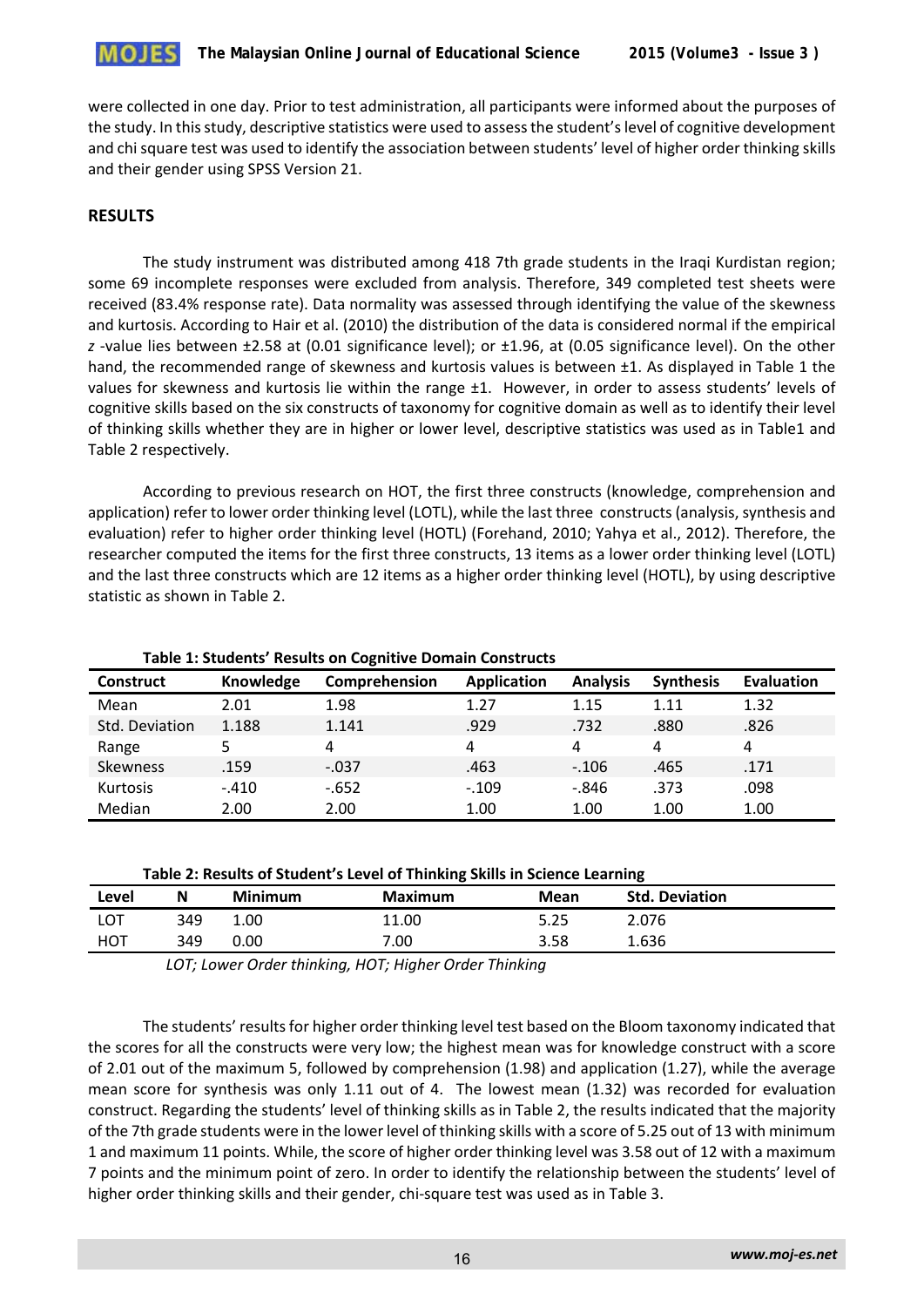|        | Level of thinking skills |            | <b>Total</b> |
|--------|--------------------------|------------|--------------|
| Gender | Lower $(\%)$             | Higher (%) | (%)          |
| Female | 142 (75.9)               | 45(24.1)   | 187          |
| Male   | 136 (84.0)               | 26(16.0)   | 162          |
| Total  | 278 (79.7)               | 71 (20.3)  | 349          |

| Table 3: Association between Students' Level of Thinking Skills and Gender |
|----------------------------------------------------------------------------|
|----------------------------------------------------------------------------|

*Chi-square test. X2 =3.441, df. = 1, p = .064.* 

Based on Table 3 data from 349 indicated that 278 (79.7%) of the students were in lower level of thinking skills, while only 71 (20.3%) of the students were in the higher level of thinking skills. Regarding the gender, the total number of female students was 187 with 142 (75.9%) in LOTL and 45 (24.1%) in HOT. Some 162 male students were included in this study; the majority of the male students (278 or 79.7%) were also in the lower level of thinking skills. However, the findings in Table 3 indicated that there is no significant difference between levels of thinking skills according to gender (*p*-value > .05).

## **DISCUSSION**

It has been well verified that higher order thinking skills are essential for effective learning and form the central goal of science education. In 2009 the educational system in the Kurdistan region was reformed to meet the challenges of the 21st century, whereby the new secondary school science curriculum has focused largely on prompting students' Higher Order Thinking. However, after this reform no studies had been carried out to assess students' HOT skills. Therefore, the main purpose of this study was to assess secondary school students' level of cognitive development besides identifying the association if any between students' cognitive skill level and their gender. However, the findings of this study indicated that most of the 7th grade students were in the lower level of thinking, especially in synthesis and evaluation constructs, which are the skills that improve students' creativity in science (Swift, Zielinski, & Poston, 1996; Zohar, 2013). The findings indicate a slight difference between the levels of thinking skills linked to gender, as the number of male students in the lower level of thinking skills (LOTL) were higher than the number of the female students at the same level. However, the chi square test results show no significance difference between students' level of thinking skills with regard to gender (*p* > .05) which could be attributed to the fact that both male and female were learning in the same learning environment. These findings support previous research on cognitive skills (e.g., Aktamis & Yenice, 2010; Durmaz & Mutlu, 2012; Vernez et al., 2014).

Research suggests that the lower level of cognitive skills in science learning is caused by two main factors. First, the nature of the science curriculum that allows students the ability to fully understand how science as discipline function can help student to think in a higher level (Zawilinski, 2009). Second, the learning environment; in science education students should have the opportunity to begin thinking like scientists by engaging them in the process of thinking instead of merely ingesting the product of the scientists' disciplines (Bushman & Peacock, 2010; Gillies et al., 2014; Yao, 2012). Besides, in order to improve students' HOT in science, the teaching of science curriculum requires teachers to use appropriate teaching methods to engage student's active participation in the learning process (Bushman & Peacock, 2010; Gillies et al., 2014).

## **CONCLUSION AND IMPLICATION**

Given the importance of cognitive skills for academic success, understanding the process of HOT skills as well as their assessment among students represents a central goal in science education. The results of this study contribute to the body of knowledge in assessing students' HOT skills in science learning as shown through assessment of HOT skills among 7th grade students in the Iraqi-Kurdistan region.

Findings of the study will benefit teachers and curriculum designers. First, Science teachers could benefit in assessing the students' cognitive skill level to identify weaknesses and improve them by adopting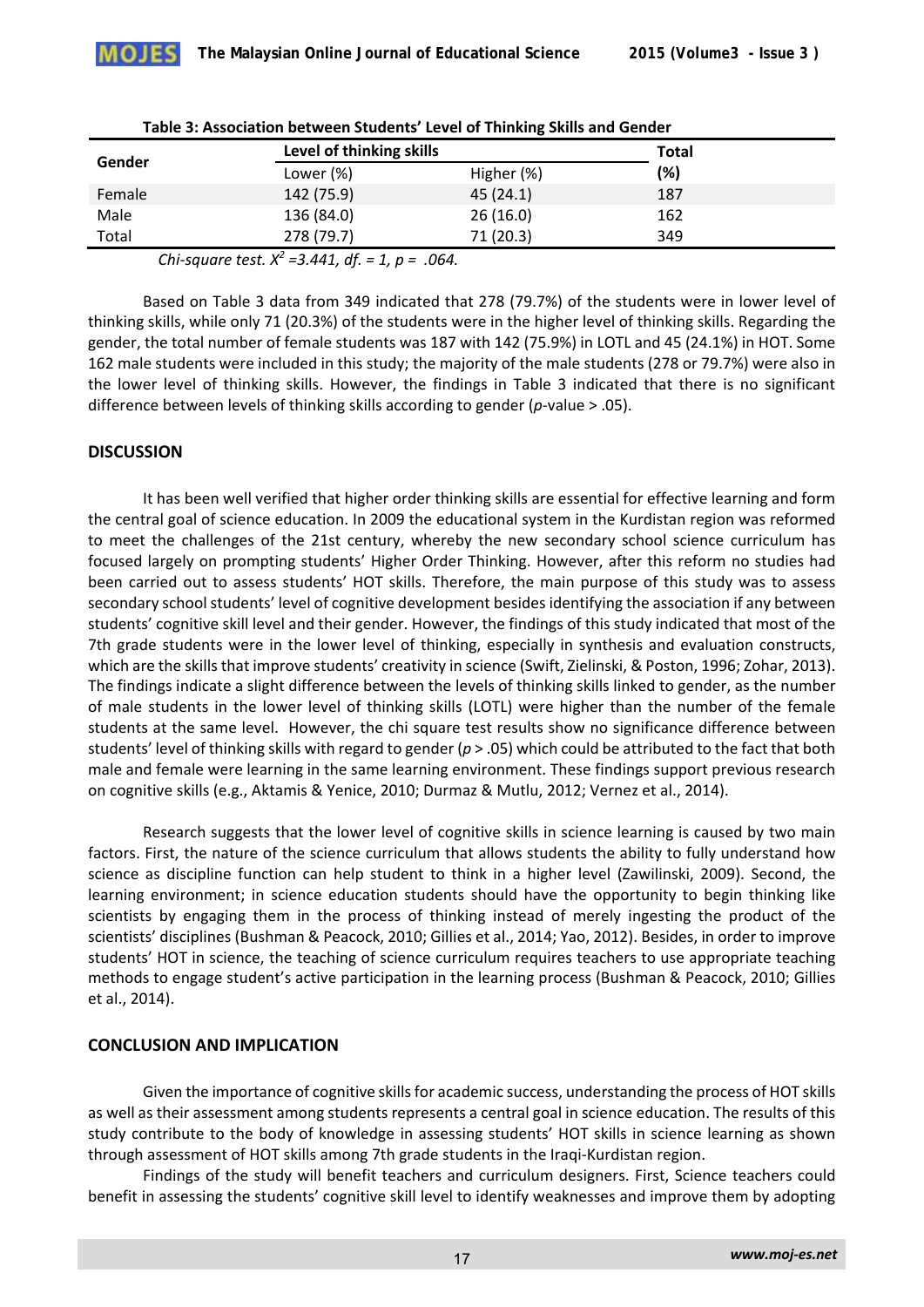

learning activities that encourage HOT skills. Second, curriculum designers could use the findings to assess how far the new science curriculum has achieved its objectives and devise solutions to enhance HOT among science students. HOT skills acquisition can also be enhanced through science teacher in-service professional development programs on how to use the curriculum to impart understanding of scientific concepts and their applications in daily life.

#### **REFERENCES**

- Aktamis, H., & Yenice, N. (2010). Determination of the science process skills and critical thinking skill levels. In H. Uzunboylu (Ed.), *Innovation and creativity in Education* (Vol. 2, pp. 3282-3288).
- Andrich, D. (1982). An index of person separation in latent trait theory, the traditional KR. 20 index, and the Guttman scale response pattern. *Education Research and Perspectives, 9*(1), 95-104.
- Bushman, B. B., & Peacock, G. G. (2010). Does Teaching Problem-Solving Skills Matter? An Evaluation of Problem-Solving Skills Training for the Treatment of Social and Behavioral Problems in Children. *Child & Family Behavior Therapy, 32*(2), 103-124. doi: 10.1080/07317101003776449
- Bloom, B. S. (Ed.). (1956). *Taxonomy of educational objectives, Handbook I: The cognitive domain*. New York, NY: McKay.
- Chang, C. Y., & Mao, S. L. (1999). The effects on students' cognitive achievement when using the cooperative learning method in earth science classrooms. *School Science and Mathematics, 99*(7), 374-379.
- Clark, D. (2010). Bloom's taxonomy of learning domains: The three types of learning. Retrieved from http://www.nwlink.com/~donclark/hrd/bloom.html
- Davidson, N., & Worsham, T. (1992). *Enhancing thinking through Cooperative Learning.* New York, NY: Teachers College Press.
- Dewey, J. (1933). *How we think: A restatement of the relation of reflective thinking to the educational process*. Lexington, MA: Heath.
- Donald, J. G. (2002). Learning to think: Disciplinary perspectives. *The Jossey-Bass Higher and Adult Education Series.* San Francisco, CA: Jossey-Bass.
- Durmaz, H., & Mutlu, S. (2012). 7. Sınıf Öğrencilerinin Bilimsel Süreç Becerilerini Geliştirmeye Yönelik Bir Çalışma Örneği. *Necatibey Eğitim Fakültesi Elektronik Fen ve Matematik Eğitimi Dergisi, 6*(1).
- Facione, P. A. (1991). *Using the California Critical Thinking Skills Test in research, evaluation, and assessment*. Millbrae, CA: The California Academic Press,
- Forehand, M. (2010). Bloom's taxonomy. Emerging perspectives on learning, teaching, and technology. Retrieved from http://projects.coe.uga.edu/epltt/index.php?title=Bloom%27s\_Taxonomy
- Gillies, R. M., Nichols, K., Burgh, G., & Haynes, M. (2014). Primary Students' Scientific Reasoning and Discourse During Cooperative Inquiry-based Science Activities. *International Journal of Educational Research, 63*(0), 127-140. doi: http://dx.doi.org/10.1016/j.ijer.2013.01.001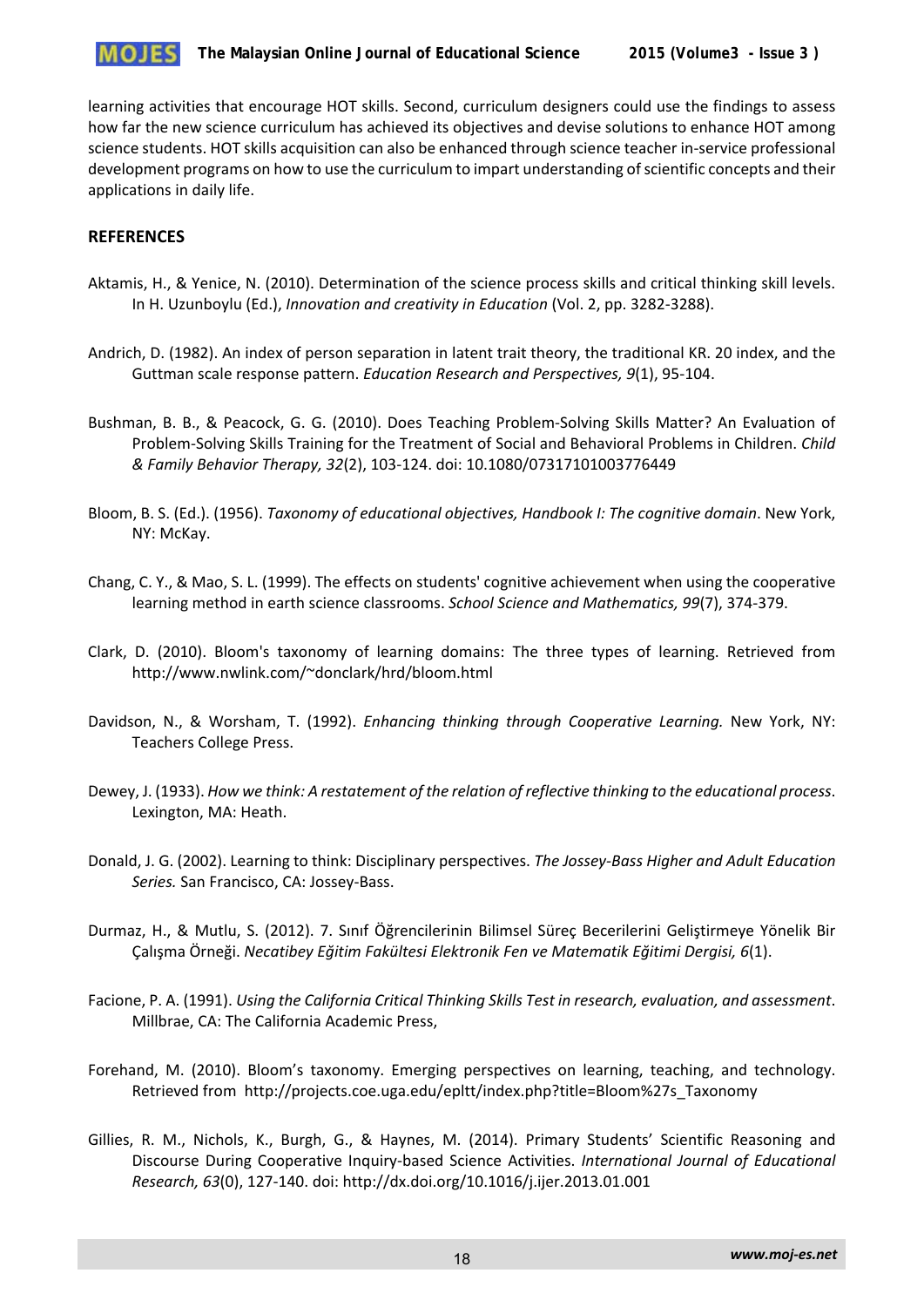

- Hair, J. F., Black, W. C., Babin, B. J., & Anderson, R. E. (2010). *Multivariate data analysis* (7th ed.). Upper Saddle River, NJ: Pearson.
- Kim, Y. (2005). *Cultivating reflective thinking: The effects of a reflective thinking tool on learners' learning performance and metacognitive awareness in the context of on-line learning.* (Ph.D dissertation, The Pennsylvania State University). Retrieved from http://search.proquest.com/docview/305419245?accountid=28930
- Krau, S. D. (2011). Creating Educational Objectives for Patient Education Using the New Bloom's Taxonomy. *Nursing Clinics of North America, 46*(3), 299-312. doi: 10.1016/j.cnur.2011.05.002
- Krejcie, R. V., & Morgan, D. W. (1970). Determining sample size for research activities. *Educational and Psychological Measurement*, *30*(3), 607-10.
- Lawshe, C. H. (1975). A quantitative approach to content validity. *Personnel Psychology, 28*(4), 563-575.
- Leppa, C. J. (1997). Standardized measures of critical thinking: Experience with the California Critical Thinking Tests. *Nurse Educator, 22*(5), 29-33.
- Miri, B., David, B.-C., & Uri, Z. (2007). Purposely teaching for the promotion of higher-order thinking skills: A case of critical thinking. *Research in Science Education, 37*(4), 353-369.
- Newmann, F. M. (1990). Higher order thinking in teaching social studies: A rationale for the assessment of classroom thoughtfulness. *Journal of Curriculum Studies, 22*(1), 41-56.
- Nuthall, G. (1999). The way students learn: Acquiring knowledge from an integrated science and social studies unit. *The Elementary School Journal*, 303-341.
- Ozgelen, S. (2012). Students' Science Process Skills within a Cognitive Domain Framework. *Eurasia Journal of Mathematics Science and Technology Education, 8*(4), 283-292.
- Pappas, E., Pierrakos, O., & Nagel, R. (2012). Using Bloom's Taxonomy to Teach Sustainability in Multiple Contexts. *Journal of Cleaner Production*. doi: 10.1016/j.jclepro.2012.09.039
- Paul, R., & Nosich, G. M. (1992). *A Model for the National Assessment of Higher Order Thinking*. Washington, DC: National Center for Education Statistics (ED).
- Perkins, D., Jay, E., & Tishman, S. (1993). New conceptions of thinking: From ontology to education. *Educational Psychologist, 28*(1), 67-85.
- Scott, T. (2003). Bloom's taxonomy applied to testing in computer science classes. *Journal of Computing Sciences in Colleges, 19*(1), 267-274.
- Swift, M. L., Zielinski, T. J., & Poston, M. E. (1996). Using computers to develop higher order thinking skills in science. *Faseb Journal, 10*(6), 1426-1426.